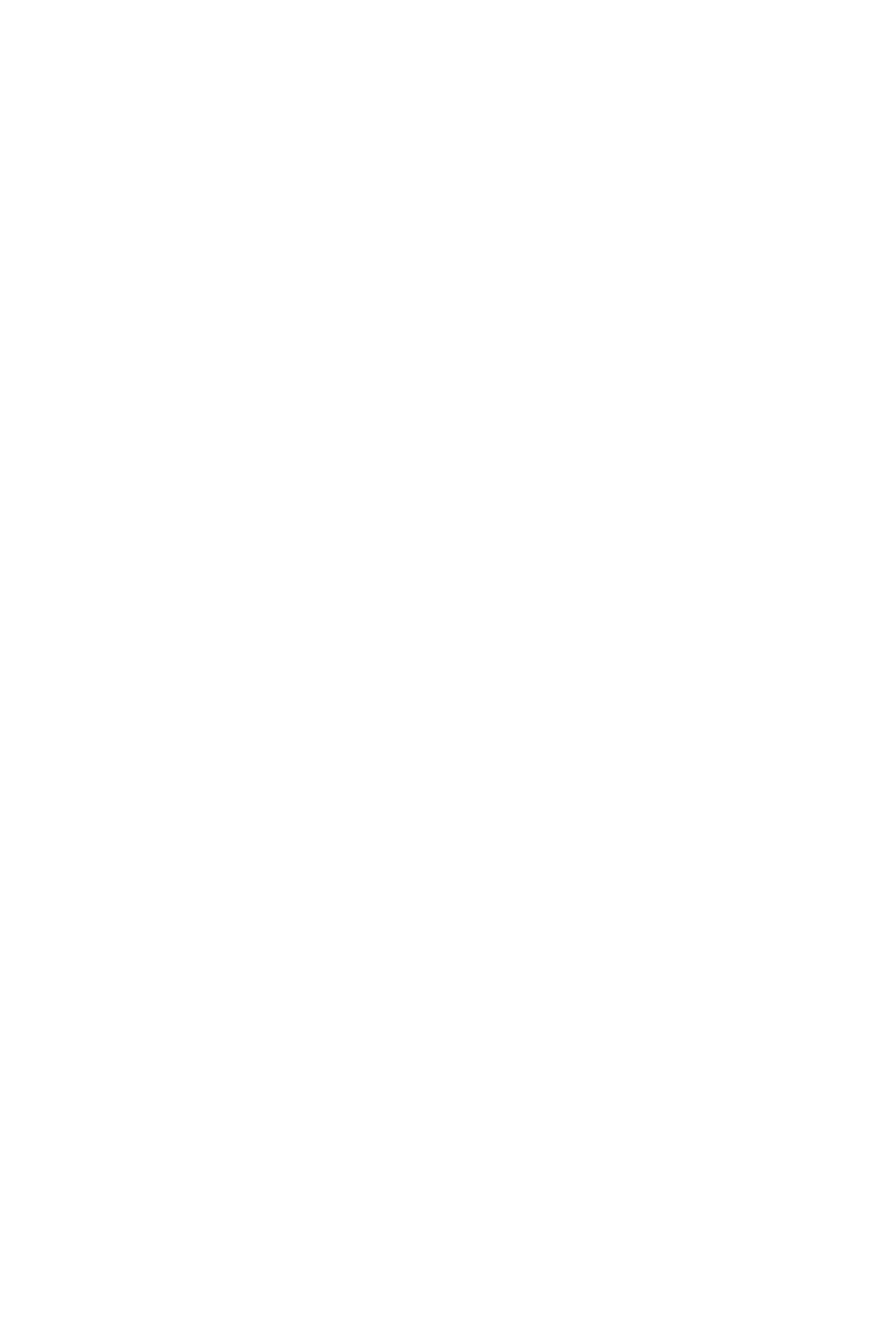everal years ago, I had a visit from some oil executives in my Santa Fe office that signaled sharp, surprising, sudden changes in world energy markets.

The executives told me a story, a rather frightening story, about a liquefied natural gas (LNG) tanker that had been en route to the United States only the week before, carrying a load of natural gas under contract to a buyer in the United States.

The tanker had turned around, literally done a 180, when buyers in Asia decided to intercept that natural gas on its way to markets in the United States by paying the contract penalties and a price premium.

I don't know whether it was day or night, stormy or quiet, but picture it: the diversion of a huge tanker carrying liquefied natural gas, out on the high seas. The order comes in. The tanker turns around. In a relatively stable, long-term market like that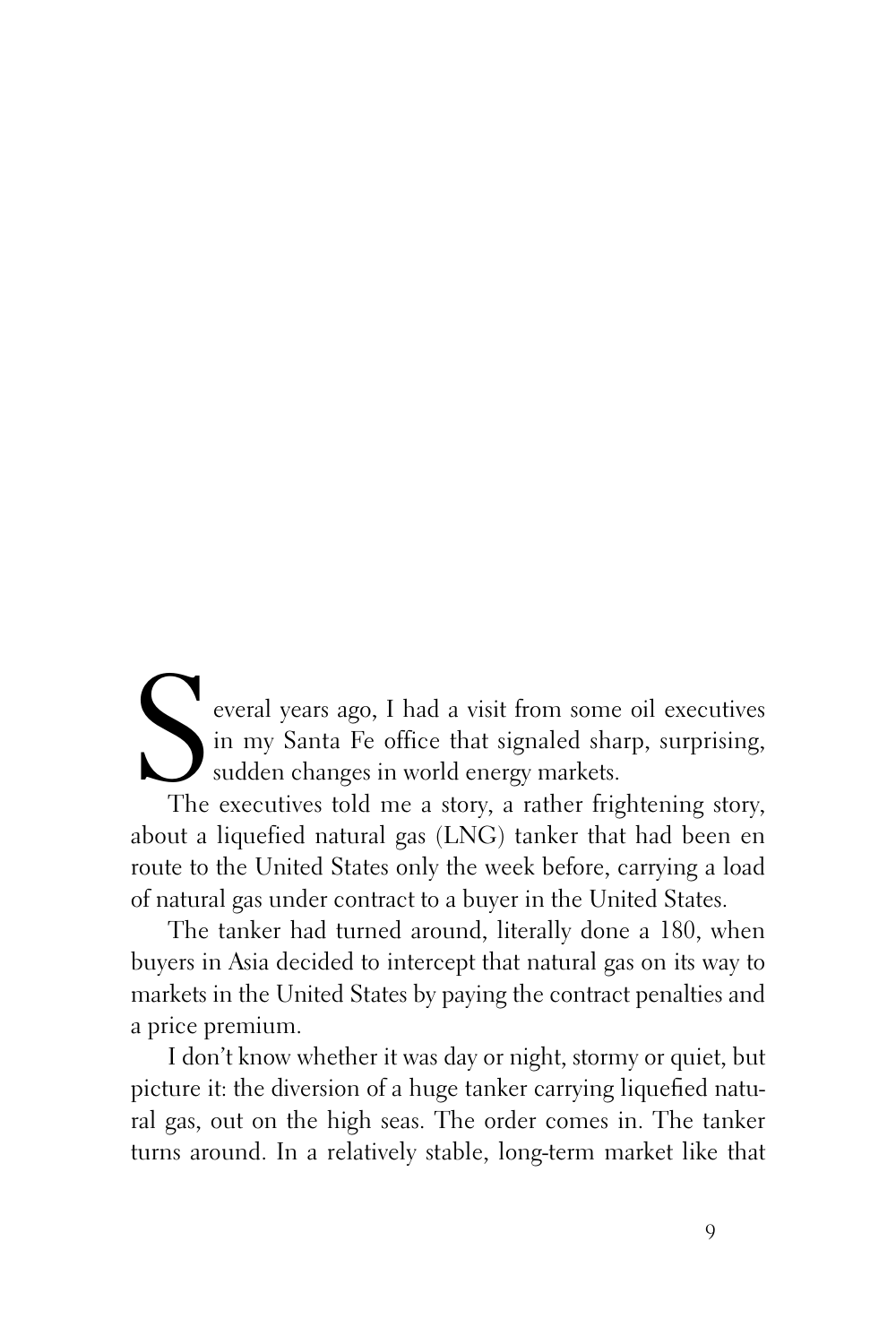for natural gas, this was a big event. For a buyer to turn a huge LNG tanker around, and for U.S. buyers to face such unpredictable competition, marks a significantly new world.

Oil and gas markets are tightening. Global pressures from the explosion of economic growth in China and India are changing world oil and gas supply and demand, perhaps structurally. As a result, prices are higher than we expected they could ever reach. The price of oil broke through \$70 per barrel in July 2007, even as the U.S. Senate passed a relatively toothless energy bill that does too little too late. (And that bill—with nothing to address climate change, renewable electricity mandates, or new incentives for alternative energy—still needs to clear several hurdles to become law.)

Gasoline costs are around three dollars a gallon. People can't afford these prices and the other everyday costs of living. Some are forced to make choices—bad choices between putting food on the table and getting to work, paying medical bills and staying warm, building their equity through education and filling the tank.

Meanwhile, the world's climate is starting to change around us. We humans have burned so much fossil energy that the atmosphere of the world we live in is warming. The results could be Earth-changing and hugely disruptive if we don't quickly change our energy technologies and fuels.

The executives who told me the LNG tanker story wanted my support for more oil and gas production in the United States, especially in New Mexico, where I have instituted new environmental controls and supported the protection of ecologically sensitive areas treasured by hunters, ranchers, and conservationists.

But my reaction was different. I know we're hooked on oil and gas, and I know that producing more and more won't cure that addiction. We should leave some resources in place for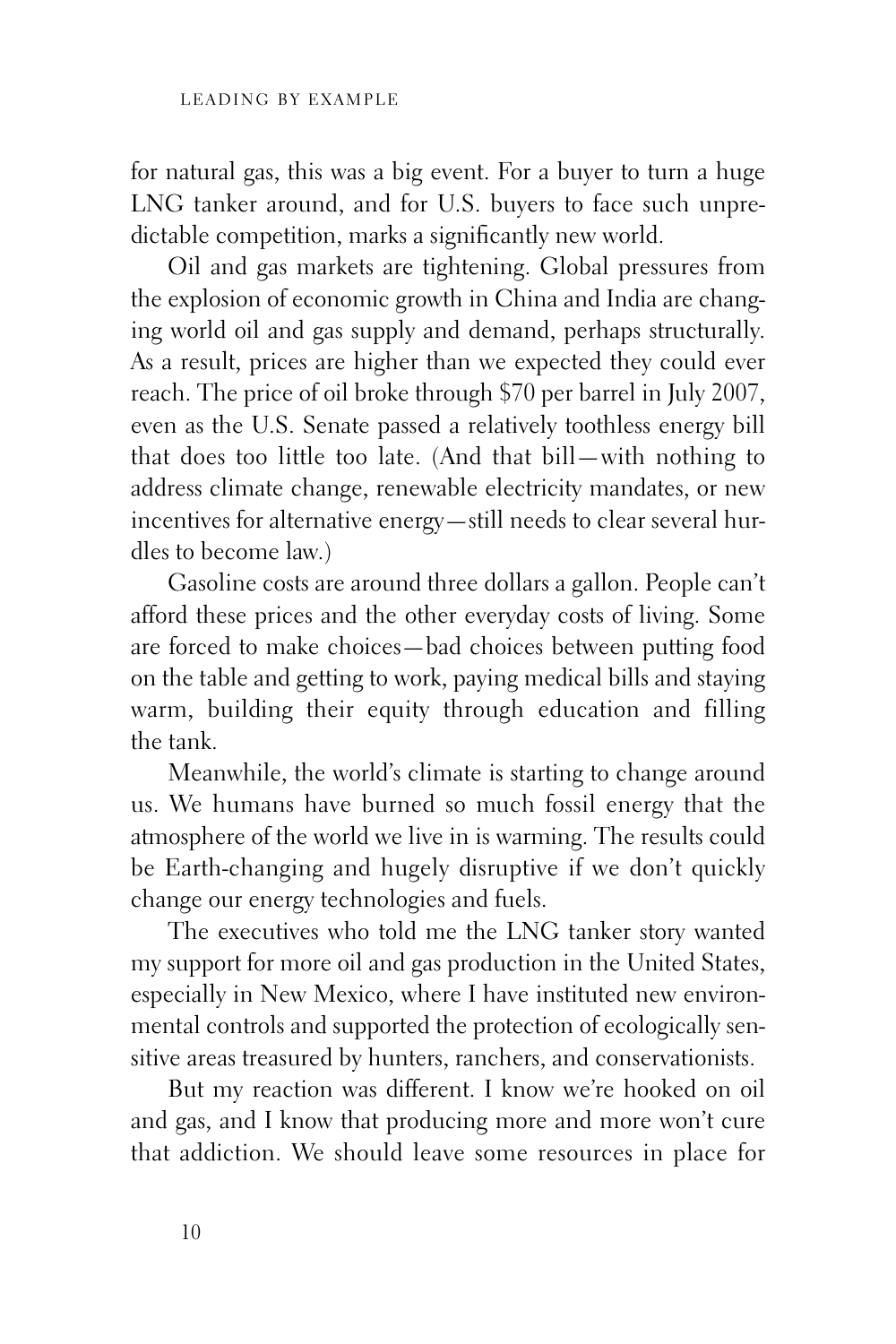future generations, and we need a quick, decisive shift away from the energy policies that have put us where we are today.

Hearing that story further convinced me that we aren't doing nearly enough to create energy efficiency, to use renewable energy, to get new technologies into the marketplace so that our energy markets feature competition and choice. Seeing the energy legislation working through a divided Congress convinces me that the people making policy in Washington aren't acting boldly enough, by a long measure. Meeting people around the country on my presidential campaign travels convinces me that Americans want large changes that will bring down energy costs over time, create jobs in the United States, strengthen our national security, and protect the climate. The world is waiting.

I am confident about our nation's ability to address the energy challenge, but there is no question that the next president of the United States must provide the leadership to change our energy, security, and climate policies—or else. The country, even the world, can't afford to stay on the energy path we have taken. It directly threatens our national interests and undermines our national security, and it is a path we have returned to again and again over the past thirty years despite embargoes, trade deficits, wars, and price shocks.

I am not only confident in our nation's ability to address this energy challenge, I am also fully optimistic about it. This is a great opportunity for America. It is a time for optimism and positive ideas, not for pessimism and bowed heads.

Energy issues are big issues. They are all-encompassing. Every time a middle- or lower-income American pulls up to the gas pump, energy issues hit hard—right in the wallet. And these issues stretch all the way from the wallet to the atmosphere,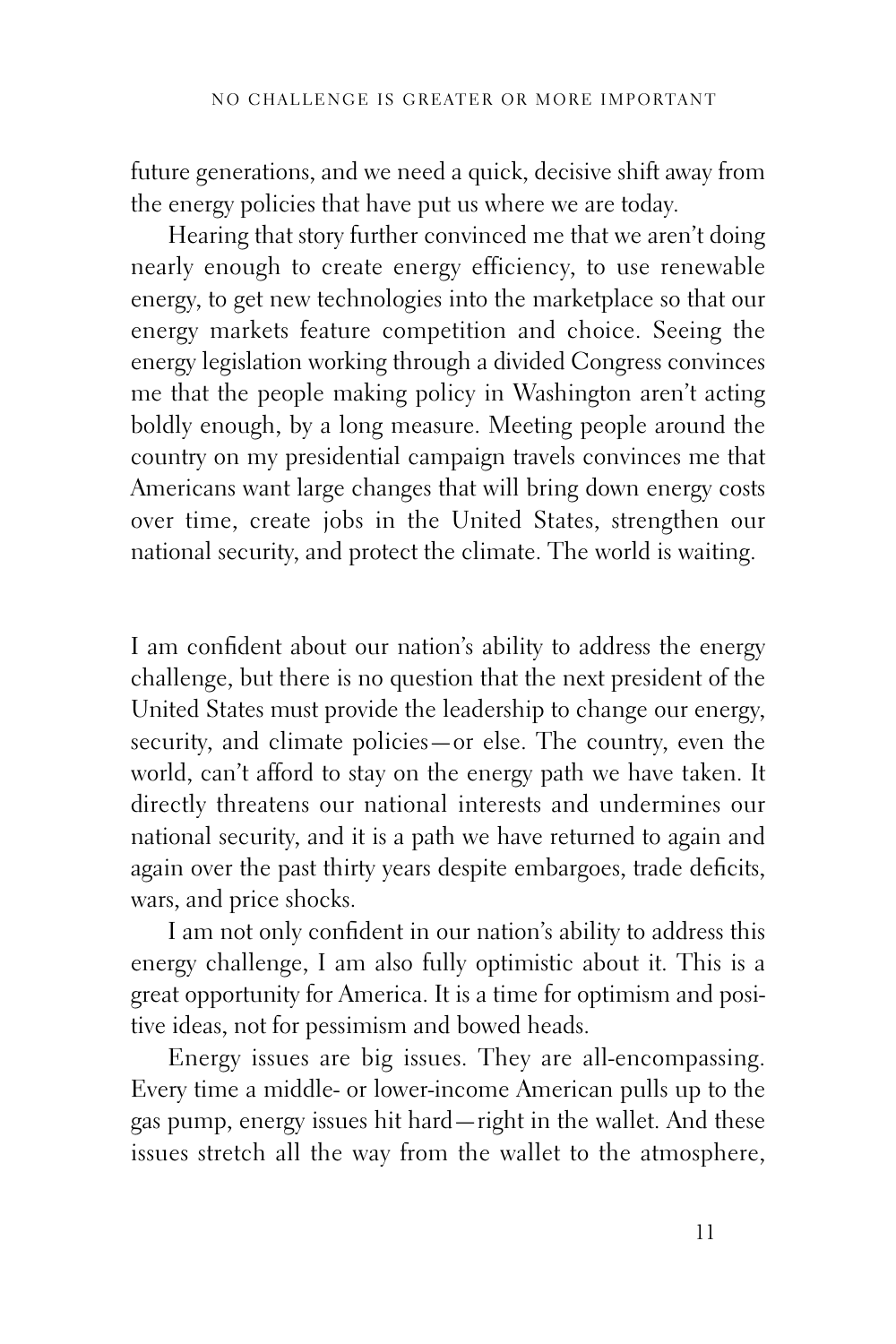where our global overdependence on fossil fuels clogs the climate with carbon dioxide, leading to global warming.

Our nation's dependence on oil threatens everything we care about, everything from our economy and environment to our national security to our atmosphere. Our dependence on oil creates targets for terrorists and other threats to our national security, from nuclear weapons to economic uncertainty. The states including New Mexico, the "clean-energy state"—have done a lot to address the oil dependency challenge, but the federal government must be engaged at a far more intense level. We have become so dependent on oil because of our nation's failure to implement needed energy alternatives, from efficiency to clean cars to renewable energy.

Over recent years the price of oil has averaged about five times as high as it was when it bottomed out in the late 1990s. Now, in 2007, the price is about seven times what it was back then. As U.S. energy secretary from 1998 to 2001, I found that there was little appetite for alternatives when the price of oil went down to nine or ten dollars a barrel. Today, we see the error of our ways. The continuing petroleum price pendulum swings appear to catch us by surprise, even though for the past thirty years that same pendulum has been swinging in both directions, and hurting us badly when it swings the wrong way. Because the energy issue is so critical, we need to approach it with a much more focused and higher-priority campaign.

We need stability, diversity, competition, and sustainability in our energy supplies and energy technologies and practices. When oil is cheap, we seem to forget about the need to change. We can't afford a long-range campaign to get off oil, and we can't afford feel-good policies, because long-range and feel-good are how we got where we are today. And "today" includes 65 percent dependence on foreign oil, high energy prices, almost total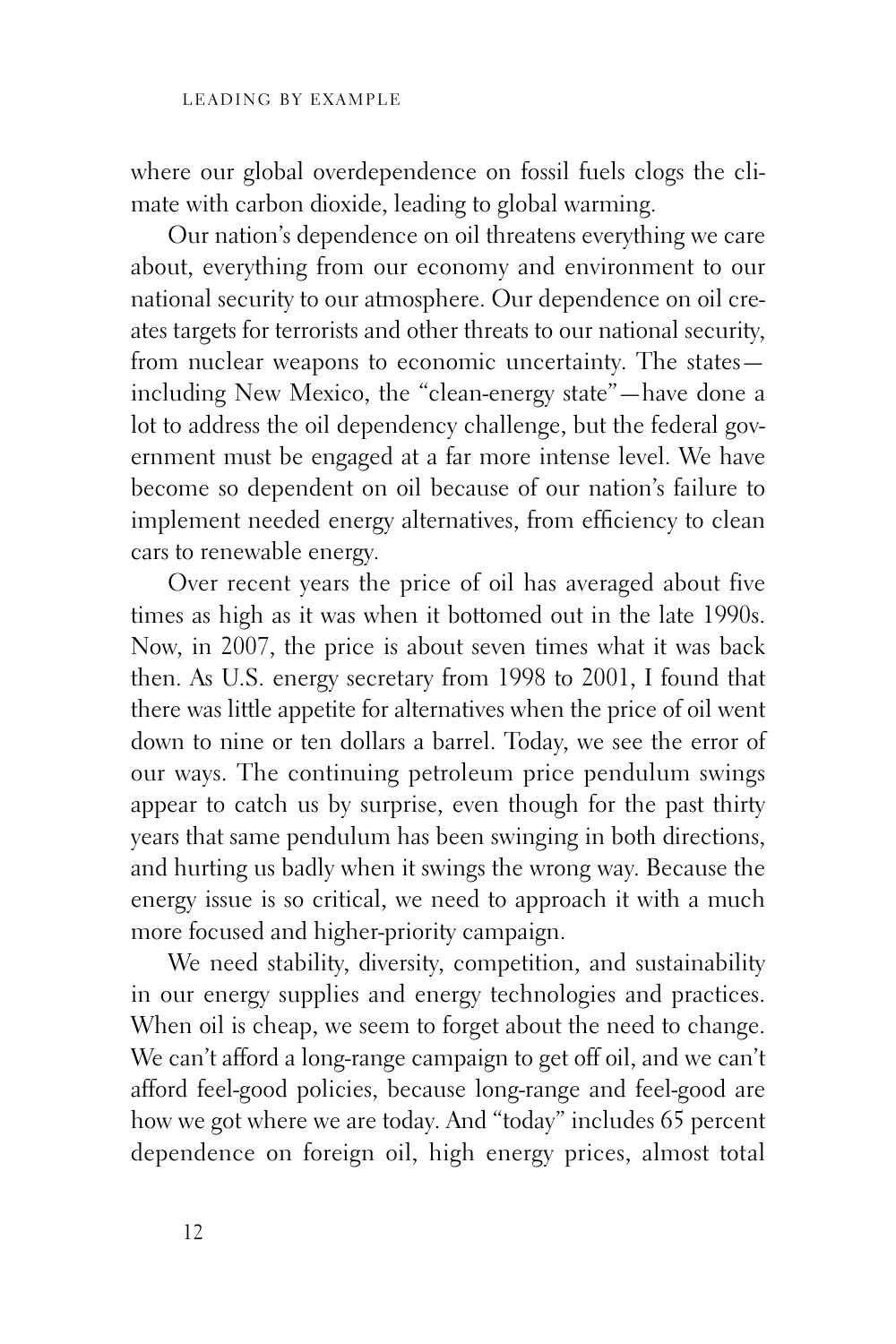reliance on fossil fuels (especially for transportation), and increasing climate pollution.

The reason I am optimistic and confident that we can change is that the technologies are available for us to do so. Further, we are already spending so much on energy that we will actually save money by converting our energy markets. Above all, however, the American people want change and they are enthusiastic about it. Everywhere I go, I encounter students, senior citizens, business people, scientists, entrepreneurs, inventors, factory workers, teachers—real people who want real change.

We're ready! We have seen enough to know that gradual, partial solutions don't work. We know that the sensible solutions are renewable and sustainable. We want to preserve Earth for future generations, not pollute it, warm it, drill it to death. We know we can make the necessary changes. We just need the program and the leadership.

Acting quickly, because of the threat to our role in the world and our national and economic security, is the core of the energy and climate policies I suggest in this book and have been talking about on the presidential campaign trail. "Go slow" makes sense in some contexts, but it absolutely does not in the area of energy policy.

The temptation to slack off, to dither, to backslide, to linger in pleasant side channels is too great when our nation starts on a multidecade campaign. This energy policy needs to get going right now. It needs sharp, intense investment and policy change. It needs to be sustained at a high level of intensity for five to ten years. This will produce results, and quickly.

When John F. Kennedy asked Americans to reach out for the Moon, he didn't say that we should take forty years to do it. He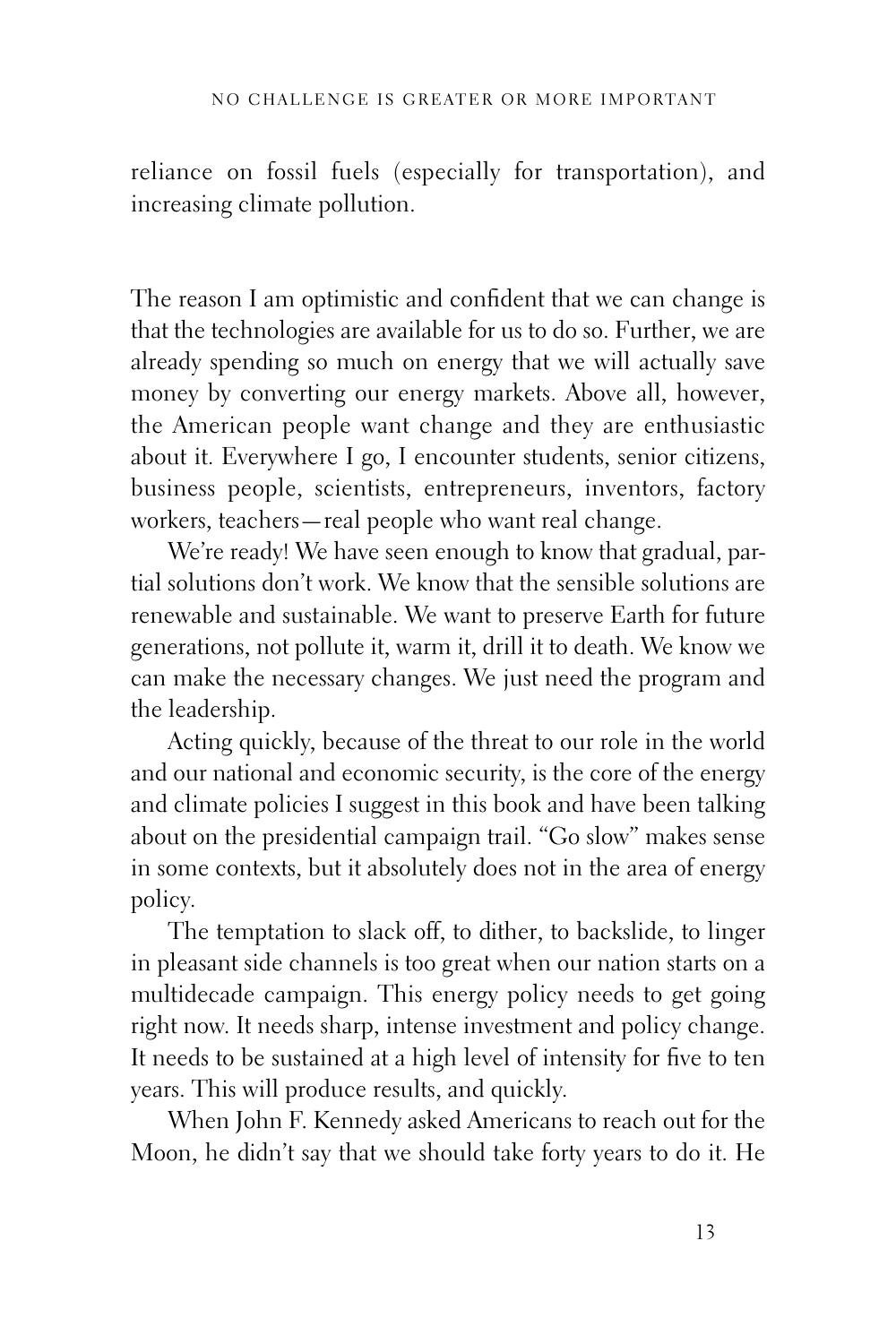said he wanted to do it in ten years. That's why I say that the analogy between man on the Moon and energy policies, as offered by many elected officials today, is cheap unless it's based on a commitment to act fast.

JFK based his call to action on his concern for national security—that Soviet Russia would control space after its successful and surprising launch of Sputnik in 1957. JFK's program required national will, national focus, and bipartisan cooperation. We succeeded in meeting JFK's challenge less than ten years later, in 1969. We succeeded because we changed direction, invested, and focused ourselves on a central goal. We didn't patter back and forth from year to year saying, well, this year we need a booster rocket. Or this year, let's send an astronaut up in the air to orbit Earth. And this year, we need to send an unmanned ship to orbit or land on the Moon. Instead we made a plan, supported by clear implementation measures, to achieve a goal, and we achieved it. The intermediate steps were necessary, but they were recognized as intermediate.

There's another great example of national determination and national leadership that addressed a major security threat quickly. When Franklin D. Roosevelt brought the United States into World War II following the attack at Pearl Harbor, he did it intensely. He did it based on a clear and present danger to national security. With the cooperation of Congress and the almost unanimous support of the American people, FDR launched a single-minded campaign to enter and win a world war. Within four years, our involvement in the war had turned the tables, and both Nazi Germany and Hirohito's Japan had surrendered to Allied forces.

My view is that our oil dependence is a great threat to the national security of the United States. Everything we do, including war, requires oil, and the shadow of oil lies across many of